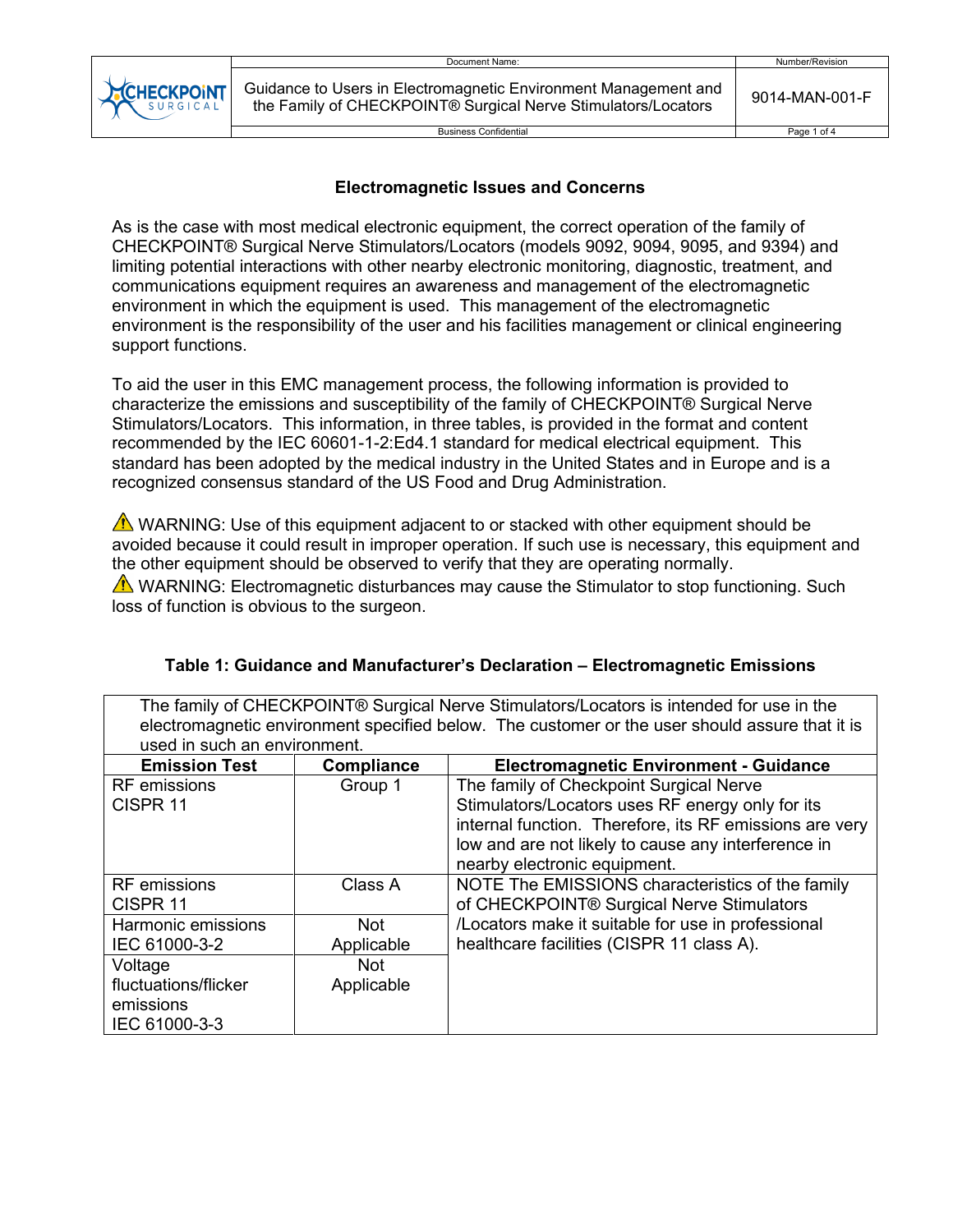

## **Table 2: Guidance and Manufacturer's Declaration – Electromagnetic Immunity[1](#page-1-0)**

| The Family of Checkpoint Surgical Nerve Stimulators / Locators are intended for use in a |                                                                                       |                                                                                              |  |  |
|------------------------------------------------------------------------------------------|---------------------------------------------------------------------------------------|----------------------------------------------------------------------------------------------|--|--|
|                                                                                          |                                                                                       | professional healthcare facility environment, with the electromagnetic environment specified |  |  |
|                                                                                          | below. The customer or the user should assure that it is used in such an environment. |                                                                                              |  |  |
| <b>Immunity Test</b>                                                                     | IEC 60601 Test Level                                                                  | <b>Electromagnetic Environment -</b>                                                         |  |  |
|                                                                                          |                                                                                       | Guidance                                                                                     |  |  |
| Electrostatic Discharge                                                                  | $±$ 8KV contact;                                                                      | Floors should be wood, concrete or                                                           |  |  |
| (ESD)                                                                                    | $\pm$ 2kV, $\pm$ 4kV, $\pm$ 8kV, $\pm$ 15kV                                           | ceramic tile. If floors are covered with                                                     |  |  |
| IEC 61000-4-2                                                                            | air                                                                                   | synthetic material, the relative humidity                                                    |  |  |
|                                                                                          |                                                                                       | should be at least 30%.                                                                      |  |  |
| <b>Radiated RF EM</b>                                                                    | 3 V/m                                                                                 |                                                                                              |  |  |
| fields                                                                                   | 80 MHz $-$ 2.7 GHz                                                                    |                                                                                              |  |  |
| IEC 61000-4-3                                                                            | 80 % AM at 1 kHz;                                                                     |                                                                                              |  |  |
|                                                                                          | Six wireless RF frequency                                                             |                                                                                              |  |  |
|                                                                                          | bands as described in                                                                 |                                                                                              |  |  |
|                                                                                          | 60601-1-2 Table 9                                                                     |                                                                                              |  |  |
|                                                                                          |                                                                                       |                                                                                              |  |  |
| <b>Power Frequency</b>                                                                   | 30A/m                                                                                 | Power frequency magnetic fields should                                                       |  |  |
| (50Hz/60Hz) magnetic                                                                     |                                                                                       | be at levels characteristic of a typical                                                     |  |  |
| field                                                                                    |                                                                                       | location in a typical commercial or hospital                                                 |  |  |
| IEC 61000-4-8                                                                            |                                                                                       | environment.                                                                                 |  |  |
| <b>Proximity Magnetic</b>                                                                | 65A/m at 134.2kHz with                                                                |                                                                                              |  |  |
| <b>Fields</b>                                                                            | 2.1KHz pulse modulation                                                               |                                                                                              |  |  |
| IEC 61000-4-39                                                                           | 7.5A/m at 13.56MHz with                                                               |                                                                                              |  |  |
|                                                                                          | 50kHz pulse modulation                                                                |                                                                                              |  |  |

<span id="page-1-0"></span><sup>1</sup> Power Mains Immunity Testing not applicable as battery powered device.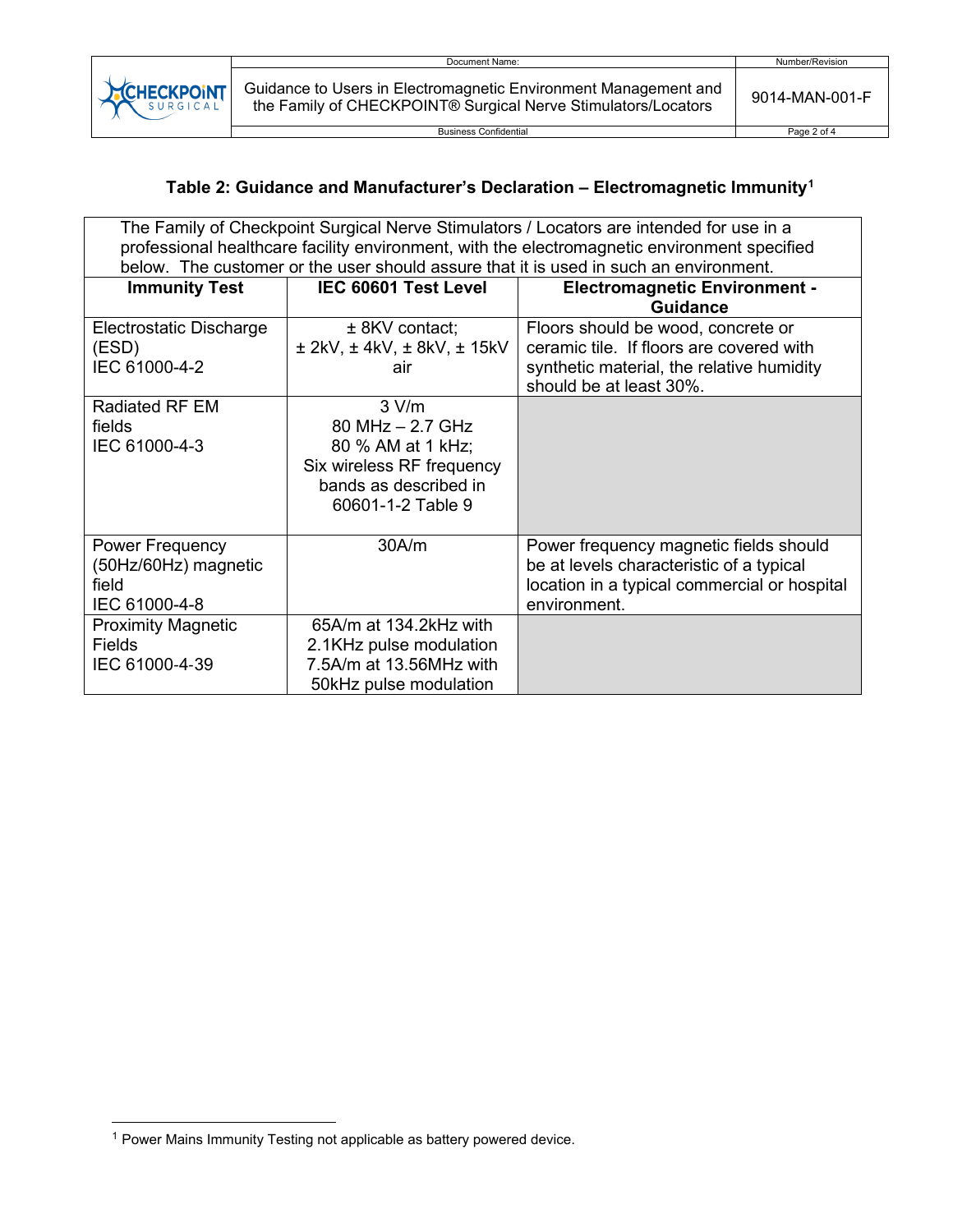Business Confidential Page 3 of 4

Guidance to Users in Electromagnetic Environment Management and

### **Table 3: Recommended Separation Distances Between Portable and Mobile RF Communications Equipment and the Checkpoint Surgical Nerve Stimulator/Locator**

| Band (MHz)  | <b>Service</b>                                                                          | <b>Separation Distance</b><br>(meters) | <b>Maximum Output</b><br><b>Power of Transmitter</b><br>(Watts) |
|-------------|-----------------------------------------------------------------------------------------|----------------------------------------|-----------------------------------------------------------------|
| 380-390     | TETRA 400                                                                               | 0.3                                    | 1.8                                                             |
| 430-470     | GMRS 460,<br><b>FRS 460</b>                                                             | 0.3                                    | $\overline{2}$                                                  |
| 704-787     | LTE Band 13,<br>17                                                                      | 0.3                                    | 0.2                                                             |
| 800-960     | GSM 800/900,<br>TETRA 800,<br><b>iDEN 820,</b><br><b>CDMA 850,</b><br>LTE Band 5        | 0.3                                    | $\overline{2}$                                                  |
| 1,700-1,990 | GSM 1800;<br><b>CDMA 1900;</b><br>GSM 1900;<br>DECT;<br>LTE Band $1, 3,$<br>4, 25; UMTS | 0.3                                    | 2                                                               |
| 2,400-2,570 | Bluetooth,<br>WLAN,<br>802.11 b/g/n,<br><b>RFID 2450,</b><br>LTE Band 7                 | 0.3                                    | 2                                                               |
| 5,100-5,800 | <b>WLAN 802.11</b><br>a/n                                                               | 0.3                                    | 0.2                                                             |